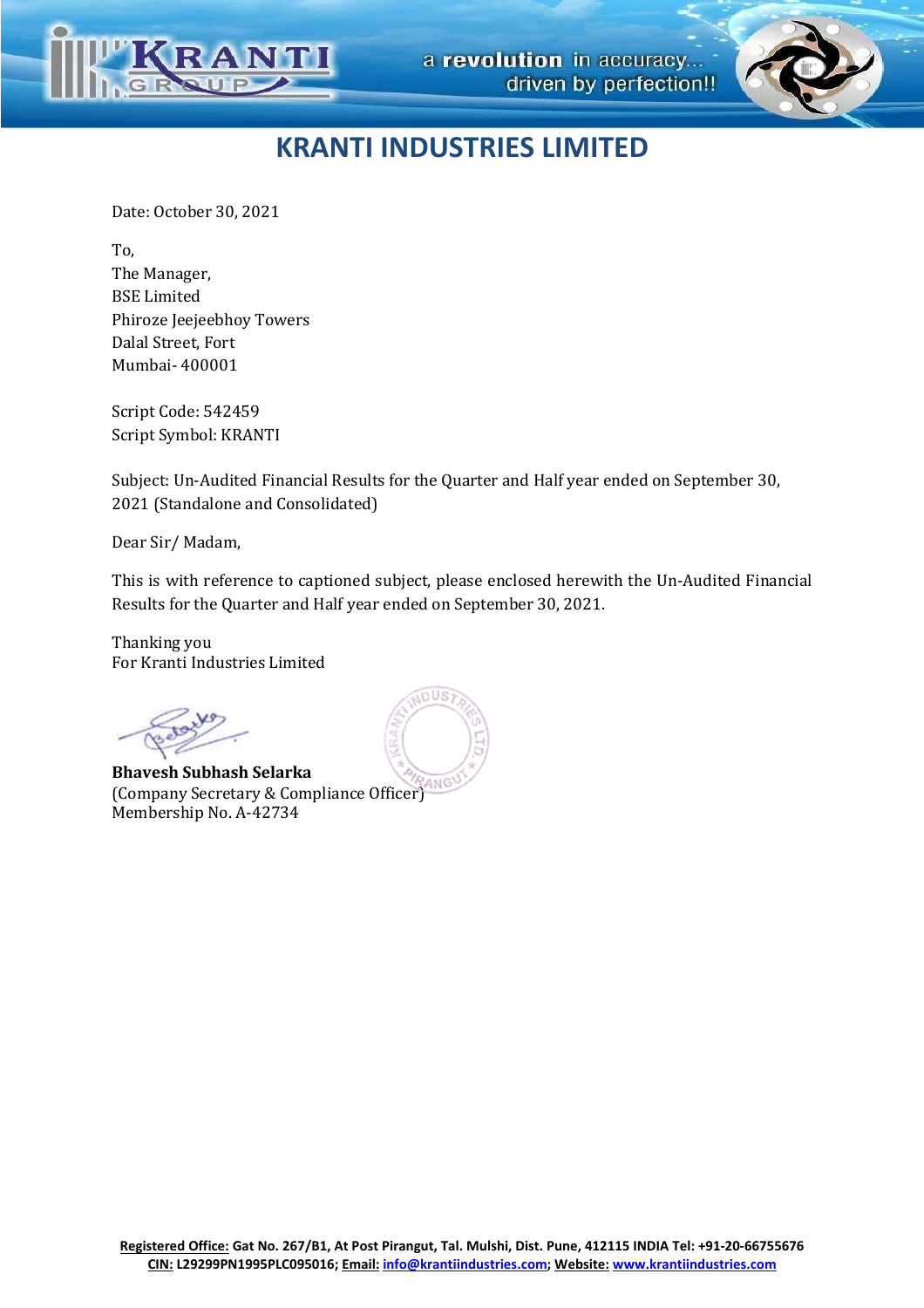A D V & ASSOCIATES **801, Empress Nucleus,**

 CHARTERED ACCOUNTANTS **Gaothan Road, Opp. Little Flower School, Andheri (East), Mumbai- 400 069 Tel. : 022 2683 2313 E-mail : advassociates@gmail.com**

# **TO THE BOARD OF DIRECTORS OF KRANTI INDUSTRIES LIMITED**

We have reviewed the accompanying statement of standalone unaudited financial results ('the Statement') of Kranti Industries Limited ('the Company') for the half year ended 30<sup>th</sup> September, 2021 being submitted by the company pursuant to the requirements of Regulation 33 of the SEBI (Listing Obligations and Disclosure Requirements) Regulations, 2015 (as amended), including relevant circulars issued by the SEBI from time to time. This statement is the responsibility of the Company's Management and has been approved by the Board of Directors. Our responsibility is to issue a report on these financial statements based on our review.

We conducted our review of the Statement in accordance with the Standard on Review Engagements (SRE) 2410 "Review of Interim Financial Information Performed by the Independent Auditor of the Entity", issued by the Institute of Chartered Accountants of India. A review of interim financial information consists of making inquiries, primarily of persons responsible for financial and accounting matters, and applying analytical and other review procedures. A review is substantially less in scope than an audit conducted in accordance with the Standards on Auditing specified under section 143(10) of the Act, and consequently, does not enable us to obtain assurance that we would become aware of all significant matters that might be identified in an audit. Accordingly, we do not express an audit opinion.

Based on our review conducted as above, nothing has come to our attention that causes us to believe that the accompanying statement of unaudited financial results prepared in accordance with applicable accounting standards and other recognized accounting practices and policies has not disclosed the information required to be disclosed in terms of Regulation 33 of the SEBI (Listing Obligations and Disclosure Requirements) Regulations, 2015 (as amended) including the manner in which it is to be disclosed, or that it contains any material misstatement.

We draw your attention to Note 5 to these financial results, which describes the Management's assessment of the impact of COVID -19 pandemic and the resultant lockdowns on the significant uncertainties involved in developing some of the estimates involved in preparation of the financial results including but not limited to its assessment of liquidity and going concern, recoverable values of its property, plant and equipment, intangible assets and the net realisable values of other assets. Based on information available as of this date, Management believes that no further adjustments are required to the financial results. However, in view of the highly uncertain economic environment impacting the automotive industry, a definitive assessment of the impact is highly dependent upon circumstances as they evolve in future and the actual results may differ from those estimated as at the date of approval of these financial results.

**For A D V and Associates Chartered Accountant FRN: 128045W** 

Ankit Rathi Digitally signed by Ankit Rathi Date: 2021.10.30 13:04:40 +05'30'

**Ankit Rathi Partner**  M. No. -162441 UDIN: **21162441AAAACY5968**

Date: - 30<sup>th</sup> October, 2021

Place: Mumbai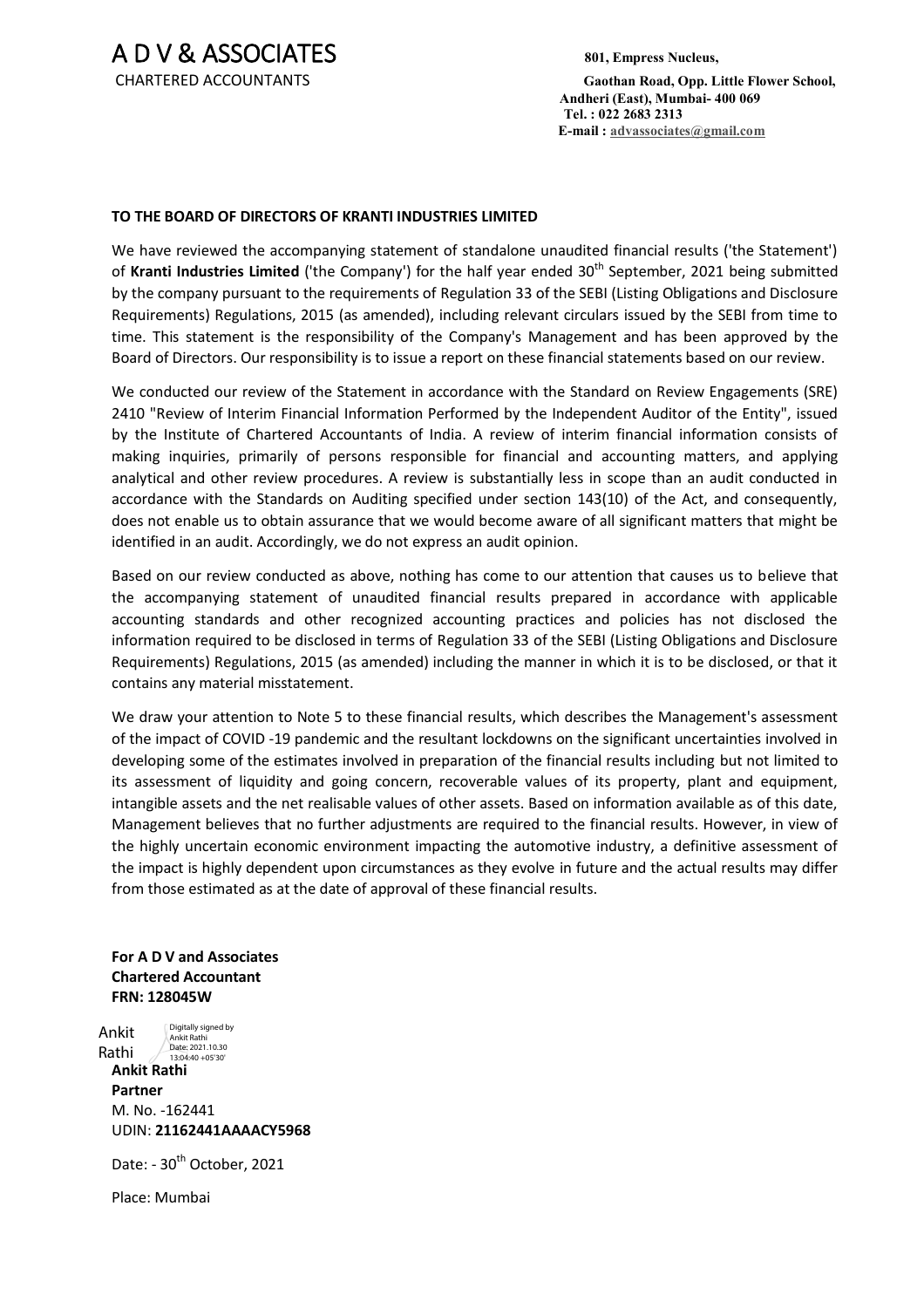CHARTERED ACCOUNTANTS **Gaothan Road, Opp. Little Flower School, Andheri (East), Mumbai- 400 069 Tel. : 022 2683 2313 E-mail : advassociates@gmail.com**

# **TO THE BOARD OF DIRECTORS OF KRANTI INDUSTRIES LIMITED**

We have reviewed the accompanying statement of Consolidated unaudited financial results ('the Statement') of Kranti Industries Limited ('the Company') comprising its subsidiary M/s Wonder Precision Private Limited for the half year ended  $30<sup>th</sup>$  September, 2021 being submitted by the company pursuant to the requirements of Regulation 33 of the SEBI (Listing Obligations and Disclosure Requirements) Regulations, 2015 (as amended), including relevant circulars issued by the SEBI from time to time. This statement is the responsibility of the Company's Management and has been approved by the Board of Directors. Our responsibility is to issue a report on these financial statements based on our review.

We conducted our review of the Statement in accordance with the Standard on Review Engagements (SRE) 2410 "Review of Interim Financial Information Performed by the Independent Auditor of the Entity", issued by the Institute of Chartered Accountants of India. A review of interim financial information consists of making inquiries, primarily of persons responsible for financial and accounting matters, and applying analytical and other review procedures. A review is substantially less in scope than an audit conducted in accordance with the Standards on Auditing specified under section 143(10) of the Act, and consequently, does not enable us to obtain assurance that we would become aware of all significant matters that might be identified in an audit. Accordingly, we do not express an audit opinion.

Based on our review conducted as above, nothing has come to our attention that causes us to believe that the accompanying statement of unaudited financial results prepared in accordance with applicable accounting standards and other recognized accounting practices and policies has not disclosed the information required to be disclosed in terms of Regulation 33 of the SEBI (Listing Obligations and Disclosure Requirements) Regulations, 2015 (as amended) including the manner in which it is to be disclosed, or that it contains any material misstatement.

We did not review the financial statements of a subsidiaries included in the consolidated financial statements; whose financial statements include total revenues of Rs. 78.85 Lakhs for the period ended on that date. These financial statement have been review by other auditor whose limited review report has been furnished to us by the parent company management and our conclusion on the statement, in so far relates to the amount and disclosure included in respect of subsidiary, is based on the report of the auditor and our opinion is also based solely on the report of such other auditor.

 We draw your attention to Note 5 to these financial results, which describes the Management's assessment of the impact of COVID -19 pandemic and the resultant lockdowns on the significant uncertainties involved in developing some of the estimates involved in preparation of the financial results including but not limited to its assessment of liquidity and going concern, recoverable values of its property, plant and equipment, intangible assets and the net realizable values of other assets.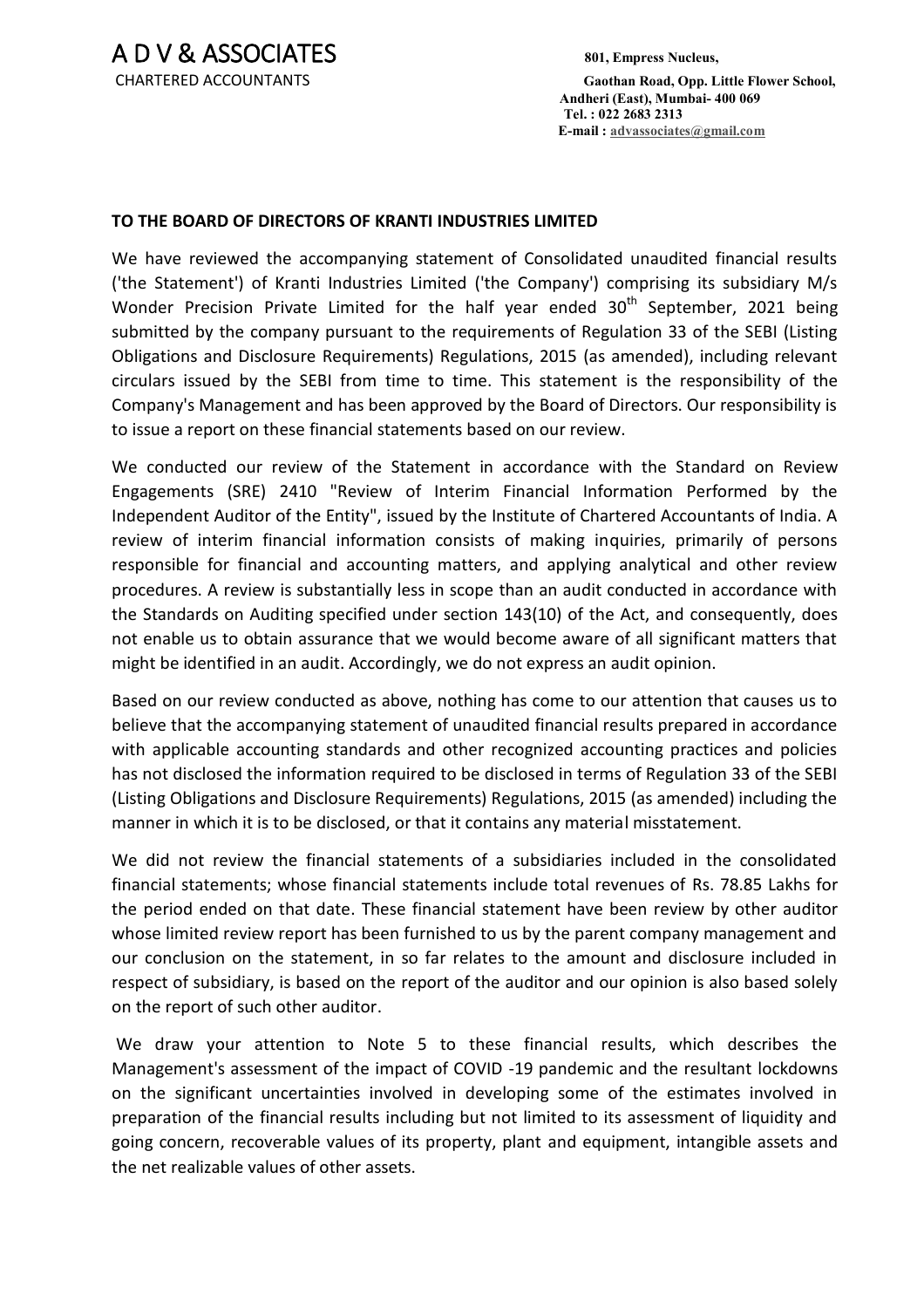CHARTERED ACCOUNTANTS **Gaothan Road, Opp. Little Flower School, Andheri (East), Mumbai- 400 069 Tel. : 022 2683 2313 E-mail : advassociates@gmail.com**

Based on information available as of this date, Management believes that no further adjustments are required to the financial results. However, in view of the highly uncertain economic environment impacting the automotive industry, a definitive assessment of the impact is highly dependent upon circumstances as they evolve in future and the actual results may differ from those estimated as at the date of approval of these financial results.

**For A D V and Associates Chartered Accountant FRN: 128045W** 



**Ankit Rathi Partner**  M. No. -162441 UDIN: -**21162441AAAACZ7105** Date: - 30<sup>th</sup> October, 2021 Place:- Mumbai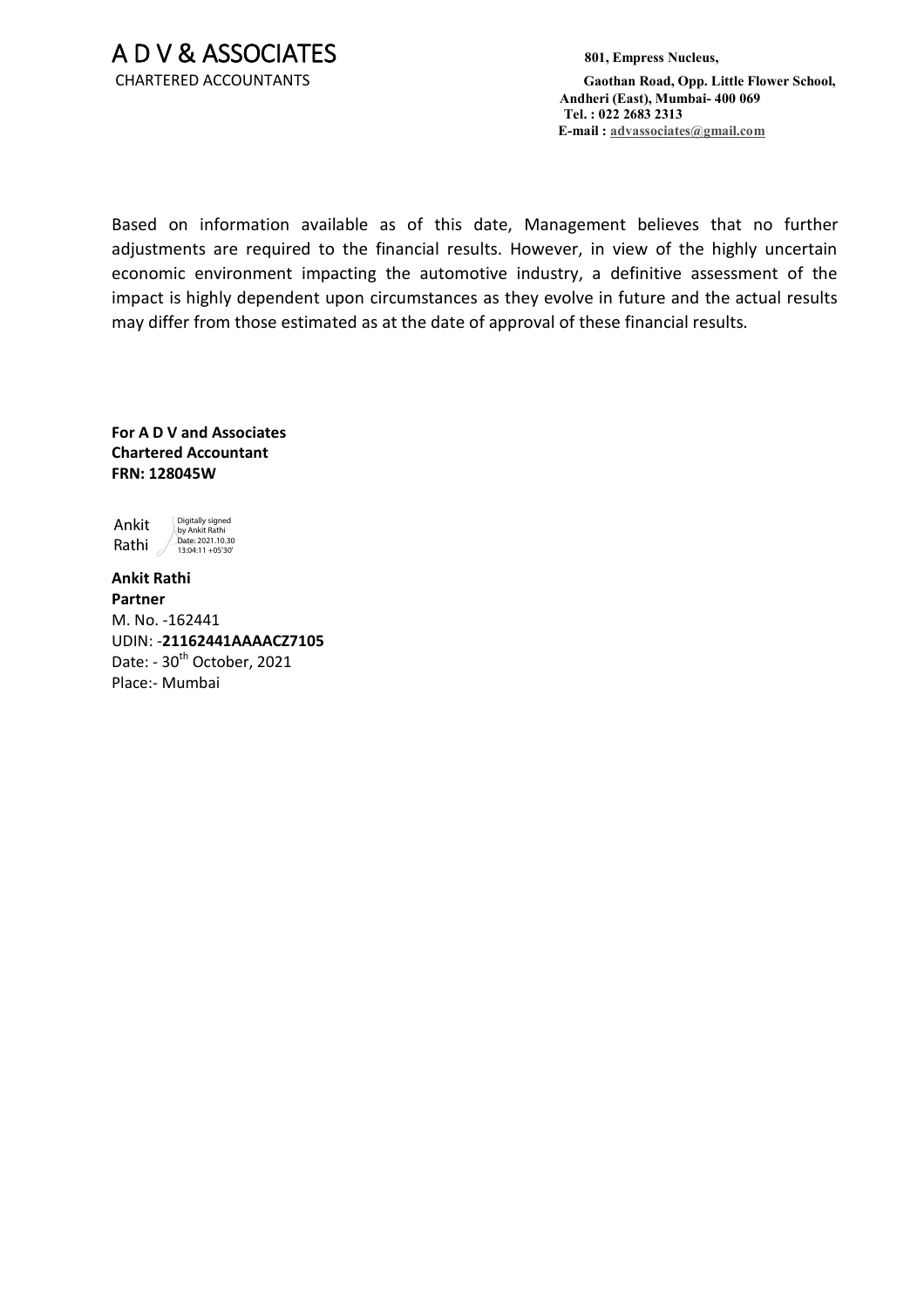GAT NO. 267/B/1, PIRANGUT, TAL -MULSHI, PUNE - 412115 CIN : L29299PN1995PLC095016

### **STATEMENT OF ASSETS AND LIABILITIES**

|                         | <b>Rs In Lakh</b>                      |             |                   |             |                     |            |             |  |  |
|-------------------------|----------------------------------------|-------------|-------------------|-------------|---------------------|------------|-------------|--|--|
|                         |                                        |             | <b>STANDALONE</b> |             | <b>CONSOLIDATED</b> |            |             |  |  |
|                         | <b>Particulars</b>                     | 30-09-2021  | 31-03-2021        | 30-09-2020  | 30-09-2021          | 31-03-2021 | 30-09-2020  |  |  |
|                         |                                        | (Unaudited) | (Audited)         | (Unaudited) | (Unaudited)         | (Audited)  | (Unaudited) |  |  |
|                         | <b>EQUITY &amp; LIABILITIES</b>        |             |                   |             |                     |            |             |  |  |
| $\mathbf{1}$            | <b>Shareholders Funds</b>              |             |                   |             |                     |            |             |  |  |
|                         | Share Capital                          | 1.056.24    | 880.20            | 880.20      | 1,056.24            | 880.20     | 880.20      |  |  |
|                         | Reserves & Surplus                     | 1,018.44    | 1,067.08          | 839.14      | 993.56              | 1,034.94   | 785.17      |  |  |
|                         | <b>Share Application Money Pending</b> |             |                   |             |                     |            |             |  |  |
| $\overline{2}$          | <b>Allotments</b>                      |             |                   |             |                     |            |             |  |  |
|                         |                                        | 2,074.68    | 1,947.28          | 1,719.34    | 2,049.80            | 1,915.14   | 1,665.37    |  |  |
| 3 <sup>1</sup>          | <b>Non-</b> current Liabilities        |             |                   |             |                     |            |             |  |  |
|                         | Long-Term Borrowings                   | 1,716.95    | 1,699.49          | 1,705.00    | 1,993.52            | 2,019.29   | 2,039.81    |  |  |
|                         | Deferred Tax Liabilities (Net)         | 101.82      | 101.82            | 145.63      | 76.20               | 76.20      | 118.94      |  |  |
|                         | Other Long Term Liabilities            |             |                   |             |                     |            |             |  |  |
|                         | Long - Term Provisions                 |             |                   |             |                     |            |             |  |  |
|                         |                                        | 1,818.77    | 1,801.31          | 1,850.63    | 2,069.71            | 2,095.49   | 2,158.75    |  |  |
| $\overline{\mathbf{4}}$ | <b>Current Liabilities</b>             |             |                   |             |                     |            |             |  |  |
|                         | Short - Term Borrowings                | 477.93      | 399.25            | 324.45      | 477.93              | 399.25     | 324.45      |  |  |
|                         | <b>Trade Payables</b>                  |             |                   |             |                     |            |             |  |  |
|                         | <b>Trade Payables MSME</b>             | 400.85      | 367.39            | 283.73      | 401.90              | 374.66     | 283.73      |  |  |
|                         | Trade Payables NON MSME                | 878.50      | 674.11            | 336.31      | 886.07              | 674.11     | 344.26      |  |  |
|                         | Other Current Liabilities              | 262.68      | 257.62            | 287.18      | 288.80              | 279.78     | 304.01      |  |  |
|                         | <b>Short-Term Provisions</b>           | 191.84      | 190.64            | 140.01      | 200.24              | 205.30     | 151.45      |  |  |
|                         |                                        | 2,211.80    | 1,889.01          | 1,371.68    | 2,254.94            | 1,933.10   | 1,407.91    |  |  |
|                         | <b>Total Equity &amp; Liabilities</b>  | 6,105.25    | 5,637.60          | 4,941.66    | 6,374.46            | 5,943.73   | 5,232.02    |  |  |
| $\mathbf{1}$            | <b>Non-Current Assets</b>              |             |                   |             |                     |            |             |  |  |
|                         | <b>Property, Plant &amp; Equipment</b> |             |                   |             |                     |            |             |  |  |
|                         | <b>Tangible Assets</b>                 | 3,364.11    | 3,271.05          | 3,129.29    | 3,547.78            | 3,449.79   | 3,310.41    |  |  |
|                         | <b>Intangible Assets</b>               | 21.91       | 10.58             | 10.13       | 22.39               | 11.12      | 10.76       |  |  |
|                         | Capital Works in progress              |             |                   | 1.35        |                     |            | 1.35        |  |  |
|                         |                                        | 3,386.02    | 3,281.63          | 3,140.77    | 3,570.16            | 3,460.92   | 3,322.53    |  |  |
|                         | Non-Current Investments                | 542.95      | 457.95            | 415.83      | 250.81              | 165.91     | 130.66      |  |  |
|                         | Long-Term Loans & Advances             | 102.15      | 97.09             | 105.67      | 102.15              | 101.43     | 110.02      |  |  |
|                         | Other Non Current Assets               | 58.38       | 82.60             | 87.63       | 70.06               | 88.33      | 93.90       |  |  |
|                         | Goodwill on Consolidation              |             |                   |             | 320.43              | 320.43     | 320.43      |  |  |
|                         |                                        | 703.48      | 637.64            | 609.13      | 743.45              | 676.10     | 655.01      |  |  |
| $\overline{2}$          | <b>Current Assets</b>                  |             |                   |             |                     |            |             |  |  |
|                         | <b>Current Investments</b>             | 34.06       | 13.93             |             | 34.06               | 13.93      |             |  |  |
|                         | Inventories                            | 947.13      | 780.61            | 713.90      | 962.85              | 798.52     | 741.83      |  |  |
|                         | Trade receivables                      | 933.57      | 855.61            | 413.08      | 961.76              | 924.54     | 445.23      |  |  |
|                         | Cash & bank Balances                   | 4.02        | 0.91              | 22.78       | 4.39                | 1.19       | 23.80       |  |  |
|                         | Short-Term Loans & Advances            | 63.06       | 46.17             | 25.81       | 63.10               | 46.96      | 26.48       |  |  |
|                         | <b>Other Current Assets</b>            | 33.90       | 21.10             | 16.19       | 34.68               | 21.57      | 17.13       |  |  |
|                         |                                        | 2,015.75    | 1,718.34          | 1,191.76    | 2,060.84            | 1,806.71   | 1,254.48    |  |  |
|                         | <b>Total Assets</b>                    | 6,105.25    | 5,637.60          | 4,941.66    | 6,374.46            | 5,943.72   | 5,232.02    |  |  |

**For and on behalf of Board of Directors KRANTI INDUSTRIES LIMITED**

Digitally signed by Vora Sachush<br>Digital Magnetic Processions, 2001<br>2.14.021-extabatashtra,<br>21.a. postal Code=411037, street-Kumaji Santosh, Flat No 1601, Shankar Sheeh<br>Road, Behira Miss Socary Guidestelle, Guidestine Shan

**Sachin Vora Chairman Cum Managing Director DIN-02002468 Place : Pune Date : October 30, 2021**

**III** ERANTI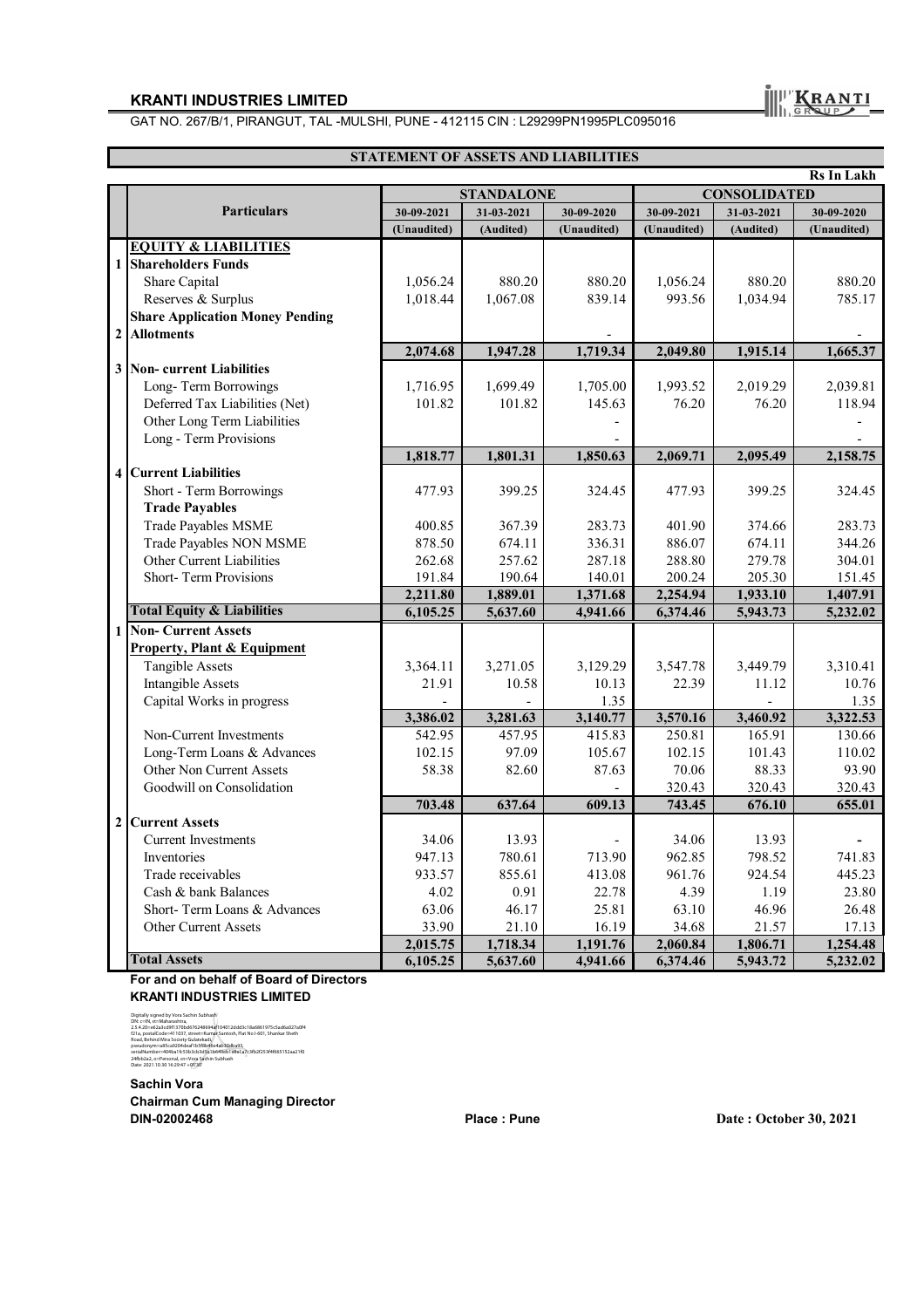GAT NO. 267/B/1, PIRANGUT, TAL -MULSHI, PUNE - 412115 CIN : L29299PN1995PLC095016

## **Statement of Financials Results for the Quarter and year ended on 30th September 2021 - Standalone**

|                |                                                                                             |                      |                          |                          |                        |                |                          |                   | <b>Rs</b> in Lakh |
|----------------|---------------------------------------------------------------------------------------------|----------------------|--------------------------|--------------------------|------------------------|----------------|--------------------------|-------------------|-------------------|
|                |                                                                                             | <b>STANDALONE</b>    |                          |                          |                        |                |                          |                   |                   |
|                | <b>PARTICULARS</b>                                                                          | <b>Quarter Ended</b> |                          |                          | <b>Six Month Ended</b> |                |                          | <b>Year Ended</b> |                   |
|                |                                                                                             | 30-09-2021           | 30-06-2021               | 30-09-2020               | 30-09-2021             | 31-03-2021     | 30-09-2020               | 31-03-2021        | 31-03-2020        |
|                |                                                                                             | (Unaudited)          | (Unaudited)              | <b>Unaudited</b>         | (Unaudited)            | <b>Audited</b> | Unaudited                | <b>Audited</b>    | Audited           |
| 1              | <b>Income</b>                                                                               |                      |                          |                          |                        |                |                          |                   |                   |
|                | (a) Net Sales / Income from Operation (Net of Taxes)                                        | 2,510.88             | 1,919.80                 | 1,155.17                 | 4,430.68               | 3,915.81       | 1,534.41                 | 5,450.22          | 4,754.82          |
|                | (b)Other Income                                                                             | 2.52                 | 5.53                     | 0.27                     | 8.05                   | 40.36          | 0.27                     | 40.63             | 24.41             |
|                | <b>Total Income from Operation (net)</b>                                                    | 2,513.39             | 1,925.33                 | 1,155.44                 | 4,438.72               | 3,956.17       | 1,534.68                 | 5,490.85          | 4,779.23          |
| 2              | <b>Expenses</b>                                                                             |                      |                          |                          |                        |                |                          |                   |                   |
|                | (a) Cost of Material Consumed                                                               | 1,910.76             | 992.45                   | 654.99                   | 2,903.21               | 2,408.66       | 927.48                   | 3,336.13          | 2,891.39          |
|                | (b) Purchase of Stock-in-Trade                                                              |                      | $\overline{\phantom{a}}$ |                          |                        |                |                          |                   |                   |
|                | (c)Changes in inventories of finished goods, work-in-                                       | (212.90)             | 193.05                   | $\overline{\phantom{a}}$ | (19.85)                | (31.00)        | 2.48                     | (28.53)           | (55.79)           |
|                | progress and stock-in-trade                                                                 |                      |                          |                          |                        |                |                          |                   |                   |
|                | (d) Finance Cost                                                                            | 43.19                | 51.46                    | 50.94                    | 94.65                  | 99.69          | 78.12                    | 177.81            | 154.39            |
|                | (e) Employee benefit expenses                                                               | 250.75               | 224.16                   | 162.22                   | 474.90                 | 455.58         | 257.84                   | 713.42            | 647.38            |
|                | (f) Depreciation and amortization expenses                                                  | 91.25                | 87.00                    | 78.20                    | 178.25                 | 192.56         | 146.18                   | 338.73            | 281.51            |
|                | (g) Other Expenses                                                                          | 350.46               | 329.71                   | 223.50                   | 680.17                 | 646.57         | 333.56                   | 980.14            | 958.25            |
|                | <b>Total Expenses</b><br>Profit/(Loss) from before exceptional and                          | 2,433.50             | 1,877.82                 | 1,169.86                 | 4,311.32               | 3,772.05       | 1,745.65                 | 5,517.70          | 4,877.14          |
| $\overline{3}$ | extraordanry items (1-2)                                                                    | 79.90                | 47.50                    | (14.42)                  | 127.40                 | 184.12         | (210.97)                 | (26.85)           | (97.91)           |
|                | Profit/(Loss) from ordinary activities, before finance                                      | 79.90                | 47.50                    |                          | 127.40                 | 184.12         |                          |                   |                   |
|                | cost and exceptional items $(3+4)$                                                          |                      |                          | (14.42)                  |                        |                | (210.97)                 | (26.85)           | (97.91)           |
| 5              | <b>Financial Cost</b>                                                                       |                      |                          |                          |                        |                |                          |                   |                   |
| 6              | Profit/(Loss) from ordinary activities, after finance                                       | 79.90                | 47.50                    | (14.42)                  | 127.40                 | 184.12         | (210.97)                 | (26.85)           | (97.91)           |
| $\overline{7}$ | cost but before exceptional items (5-6)<br><b>Exceptional Item</b>                          |                      |                          |                          |                        |                |                          |                   |                   |
|                | Profit/(Loss) from ordinary activities before tax                                           |                      |                          |                          |                        |                |                          |                   |                   |
| 8              | $(3+4)$                                                                                     | 79.90                | 47.50                    | (14.42)                  | 127.40                 | 184.12         | (210.97)                 | (26.85)           | (97.91)           |
| $\mathbf{Q}$   | <b>Tax Expenses</b>                                                                         |                      | 0                        | 24.61                    |                        | (43.81)        | 34.95                    | (8.86)            | (26.33)           |
| 10             | Net Profit/(Loss) from Ordinary activity after tax (5-                                      | 79.90                | 47.50                    | (39.03)                  | 127.40                 | 227.93         | (245.92)                 | (17.99)           | (71.58)           |
|                | 6)                                                                                          |                      |                          |                          |                        |                |                          |                   |                   |
| 11             | Extraordinery Item (net of tax Rs expenses)                                                 |                      |                          |                          |                        | 227.93         | (245.92)                 |                   |                   |
| 12<br>13       | Net profit/(loss) for the period $(7+8)$<br>Share of profit / (loss) of associates(net)     | 79.90                | 47.50<br>$\theta$        | (39.03)                  | 127.40<br>$\theta$     | $\Omega$       | $\Omega$                 | (17.99)           | (71.58)           |
| 14             | Minority Interest                                                                           |                      | 0                        |                          | $\Omega$               | $\Omega$       | $\Omega$                 | $\overline{a}$    | $\overline{a}$    |
|                | Net profit /(loss) after taxes, minority interest and                                       |                      |                          |                          |                        |                |                          |                   |                   |
| 15             | share of profit/(loss) of associates (9+10-11)                                              | 79.90                | 47.50                    | (39.03)                  | 127.40                 | 227.93         | (245.92)                 | (17.99)           | (71.58)           |
| 16             | Paid up Equity Share Capital-Face Value Rs 10/- each                                        | 1,056.24             | 1056.24                  | 880.20                   | 1,056.24               | 880.20         | 880.2                    | 880.20            | 880.20            |
| 17             | Reserve excluding, Revaluation Reserves as per balance<br>sheet of previous accunting year. |                      |                          |                          |                        | 1,085.07       | $\overline{\phantom{a}}$ | 1,085.07          | 1,157.33          |
| 18             | Earnings per Share (EPS), in Rs (not annualised)                                            |                      |                          |                          |                        |                |                          |                   |                   |
|                | (Equity Share of face value of Rs 10/- each)                                                |                      |                          |                          |                        |                |                          |                   |                   |
|                | (a) Basic                                                                                   | 0.76                 | 0.45                     |                          | 1.21                   |                |                          |                   |                   |
|                | (b) Adjusted Basic                                                                          |                      |                          | (0.37)                   |                        | 2.16           | (2.33)                   | (0.17)            | (0.68)            |
|                | (c) Diluted                                                                                 | 0.76                 | 0.45                     | (0.37)                   | 1.21                   | 2.16           | (2.33)                   | (0.17)            | (0.68)            |

**For and on behalf of Board of Directors KRANTI INDUSTRIES LIMITED**

Digilally signed by Vora Sachin Subhash<br>Dik C=NL, star-Baharashtra,<br>postal – en Sachin Subhashtra, 1996 (1941) 24dd3c18a6861975G3d6s027a01471a,<br>postal Code=411037, street=Kumar Santosh, Flat No i-601, Shankar Sheth Road, B

**Sachin Vora Chairman Cum Managing Director DIN-02002468 Date : October 30, 2021**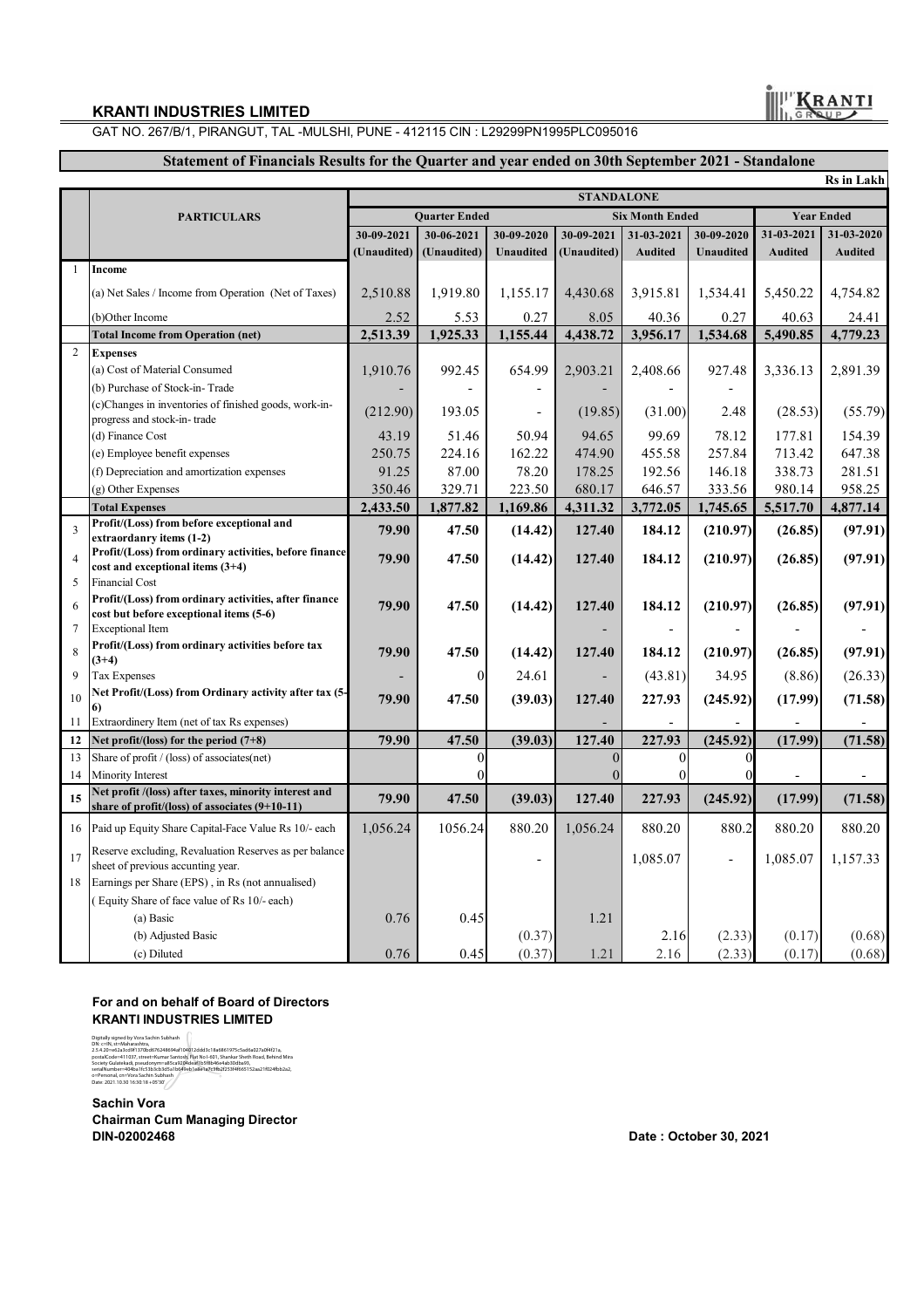GAT NO. 267/B/1, PIRANGUT, TAL -MULSHI, PUNE - 412115 CIN : L29299PN1995PLC095016

| Statement of Financials Results for the Quarter and year ended on 30th September 2021 - Consolidated |                                                                                             |                     |             |                |                        |             |                |                   |                |            |  |
|------------------------------------------------------------------------------------------------------|---------------------------------------------------------------------------------------------|---------------------|-------------|----------------|------------------------|-------------|----------------|-------------------|----------------|------------|--|
|                                                                                                      |                                                                                             | <b>Rs</b> in Lakh   |             |                |                        |             |                |                   |                |            |  |
|                                                                                                      |                                                                                             | <b>CONSOLIDATED</b> |             |                |                        |             |                |                   |                |            |  |
|                                                                                                      | <b>PARTICULARS</b>                                                                          | Quarterly           |             |                | <b>Six Month Ended</b> |             |                | <b>Year Ended</b> |                |            |  |
|                                                                                                      |                                                                                             | 30-09-2021          | 30-06-2021  | 31-03-2021     | 30-09-2020             | 30-09-2021  | 31-03-2021     | 30-09-2020        | 31-03-2021     | 31-03-2020 |  |
|                                                                                                      |                                                                                             | (Unaudited)         | (Unaudited) | Audited        | Unaudited              | (Unaudited) | <b>Audited</b> | Unaudited         | Audited        | Audited    |  |
| $\mathbf{1}$                                                                                         | Income                                                                                      |                     |             |                |                        |             |                |                   |                |            |  |
|                                                                                                      | (a) Net Sales / Income from Operation (Net of<br>Taxes)                                     | 2,550.03            | 1,959.50    | 2,124.35       | 1,195.43               | 4,509.53    | 4,041.19       | 1,581.46          | 5,622.65       | 4,896.37   |  |
|                                                                                                      | (b)Other Income                                                                             | 2.55                | 5.54        | 41.41          | 0.27                   | 8.09        | 40.53          | 0.39              | 40.92          | 29.11      |  |
|                                                                                                      | <b>Total Income from Operation (net)</b>                                                    | 2,552.58            | 1,965.04    | 2,165.76       | 1,195.70               | 4,517.62    | 4,081.72       | 1,581.84          | 5,663.57       | 4,925.48   |  |
| $\overline{c}$                                                                                       | <b>Expenses</b>                                                                             |                     |             |                |                        |             |                |                   |                |            |  |
|                                                                                                      | (a) Cost of Material Consumed                                                               | 1,913.87            | 997.11      | 1,309.42       | 648.13                 | 2,910.99    | 2,424.85       | 930.23            | 3,355.08       | 2,905.05   |  |
|                                                                                                      | (b) Purchase of Stock-in-Trade                                                              |                     |             |                |                        |             |                |                   |                |            |  |
|                                                                                                      | (c)Changes in inventories of finished goods,<br>work-in-progress and stock-in-trade         | (212.90)            | 193.05      | (24.20)        | (7.32)                 | (19.85)     | (23.69)        | 2.36              | (21.33)        | (56.46)    |  |
|                                                                                                      | (d) Finance Cost                                                                            | 46.49               | 54.19       | 47.48          | 54.92                  | 100.68      | 108.44         | 83.43             | 191.87         | 170.97     |  |
|                                                                                                      | (e) Employee benefit expenses                                                               | 279.88              | 246.99      | 242.53         | 180.36                 | 526.86      | 511.57         | 285.95            | 797.52         | 727.25     |  |
|                                                                                                      | (f) Depreciation and amortization expenses                                                  | 98.23               | 92.92       | 110.75         | 85.50                  | 191.15      | 208.34         | 160.82            | 369.16         | 315.55     |  |
|                                                                                                      | (g) Other Expenses                                                                          | 351.95              | 321.18      | 287.34         | 241.52                 | 673.13      | 638.32         | 347.00            | 985.32         | 993.12     |  |
|                                                                                                      | <b>Total Expenses</b>                                                                       | 2,477.51            | 1,905.45    | 1,973.32       | 1,203.12               | 4,382.96    | 3,867.83       | 1,809.79          | 5,677.62       | 5,055.49   |  |
| 3                                                                                                    | Profit/(Loss) from before exceptional and<br>extraordanry items (1-2)                       | 75.07               | 59.60       | 192.44         | (7.42)                 | 134.67      | 213.90         | (227.95)          | (14.05)        | (130.01)   |  |
| $\overline{4}$                                                                                       | Profit/(Loss) from ordinary activities, before<br>finance cost and exceptional items (3+4)  | 75.07               | 59.60       | 192.44         | (7.42)                 | 134.67      | 213.90         | (227.95)          | (14.05)        | (130.01)   |  |
| 5                                                                                                    | Financial Cost                                                                              |                     |             |                |                        |             |                |                   |                |            |  |
|                                                                                                      | Profit/(Loss) from ordinary activities, after                                               |                     |             |                |                        |             |                |                   |                |            |  |
| 6                                                                                                    | finance cost but before exceptional items (5-                                               | 75.07               | 59.60       | 192.44         | (7.42)                 | 134.67      | 213.90         | (227.95)          | (14.05)        | (130.01)   |  |
| $\tau$                                                                                               | 6)<br><b>Exceptional Item</b>                                                               |                     |             |                |                        |             |                |                   | $\overline{a}$ |            |  |
|                                                                                                      | Profit/(Loss) from ordinary activities before                                               |                     |             |                |                        |             |                |                   |                |            |  |
| 8                                                                                                    | $\arctan(3+4)$                                                                              | 75.07               | 59.60       | 192.44         | (7.42)                 | 134.67      | 213.90         | (227.95)          | (14.05)        | (130.01)   |  |
| 9                                                                                                    | Tax Expenses                                                                                |                     |             | (36.15)        | 24.55                  |             | (42.74)        | 34.74             | (8.00)         | (33.63)    |  |
| 10                                                                                                   | Net Profit/(Loss) from Ordinary activity<br>after tax (5-6)                                 | 75.07               | 59.60       | 228.60         | (31.98)                | 134.67      | 256.64         | (262.69)          | (6.05)         | (96.38)    |  |
| 11                                                                                                   | Extraordinery Item (net of tax Rs expenses)                                                 |                     |             | $\overline{a}$ |                        |             | ×.             |                   |                |            |  |
| 12                                                                                                   | Net profit/(loss) for the period (7+8)                                                      | 75.07               | 59.60       | 228.60         | (31.98)                | 134.67      | 256.64         | (262.69)          | (6.05)         | (96.38)    |  |
| 13                                                                                                   | Share of profit / (loss) of associates(net)                                                 |                     |             | (6.87)         |                        |             | (6.87)         |                   | (6.87)         | (7.57)     |  |
| 14                                                                                                   | Minority Interest                                                                           | (0.14)              | 0.36        | 0.50           | 0.21                   | 0.22        | 0.86           | (0.50)            | 0.36           | (0.74)     |  |
|                                                                                                      | Net profit /(loss) after taxes, minority                                                    |                     |             |                |                        |             |                |                   |                |            |  |
| 15                                                                                                   | interest and share of profit/(loss) of<br>associates (9+10-11)                              | 75.22               | 59.23       | 221.23         | (32.19)                | 134.45      | 248.91         | (262.19)          | (13.28)        | (103.21)   |  |
| 16                                                                                                   | Paid up Equity Share Capital-Face Value Rs<br>$10/-$ each                                   | 1,056.24            | 1,056.24    | 880.20         | 880.20                 | 1,056.24    | 880.20         | 880.20            | 880.20         | 880.20     |  |
| 17                                                                                                   | Reserve excluding, Revaluation Reserves as<br>per balance sheet of previous accunting year. |                     |             | 1,047.86       |                        |             | 1,047.86       | ÷                 | 1,047.86       | 1,152.49   |  |
| 18                                                                                                   | Earnings per Share (EPS), in Rs (not<br>annualised)                                         |                     |             |                |                        |             |                |                   |                |            |  |
|                                                                                                      | (Equity Share of face value of Rs 10/- each)                                                |                     |             |                |                        |             |                |                   |                |            |  |
|                                                                                                      | (a) Basic                                                                                   | 0.71                | 0.56        |                | (0.37)                 | 1.27        |                |                   |                |            |  |
|                                                                                                      | (b) Adjusted Basic                                                                          |                     |             | 2.09           |                        |             | 2.36           | (2.48)            | (0.13)         | (0.98)     |  |
|                                                                                                      | (c) Diluted                                                                                 | 0.71                | 0.56        | 2.09           | (0.37)                 | 1.27        | 2.36           | (2.48)            | (0.15)         | (0.98)     |  |

#### **For and on behalf of Board of Directors KRANTI INDUSTRIES LIMITED**

**Sachin Vora** Digilally signed by Ivor Sachin Subhash<br>Digilally signed by Ivor Sachin Subhash (1941) 2ddd2c18a6861975c<br>2.54.050-e62a52ddf1731/bdo762d66941104012ddd2c18a6861975c<br>3ad6607.4094121a, postalCode=411037, ztreet-Kumar Santodi,

**Chairman Cum Managing Director**

**Place : Pune 0 Date : October 30, 2021**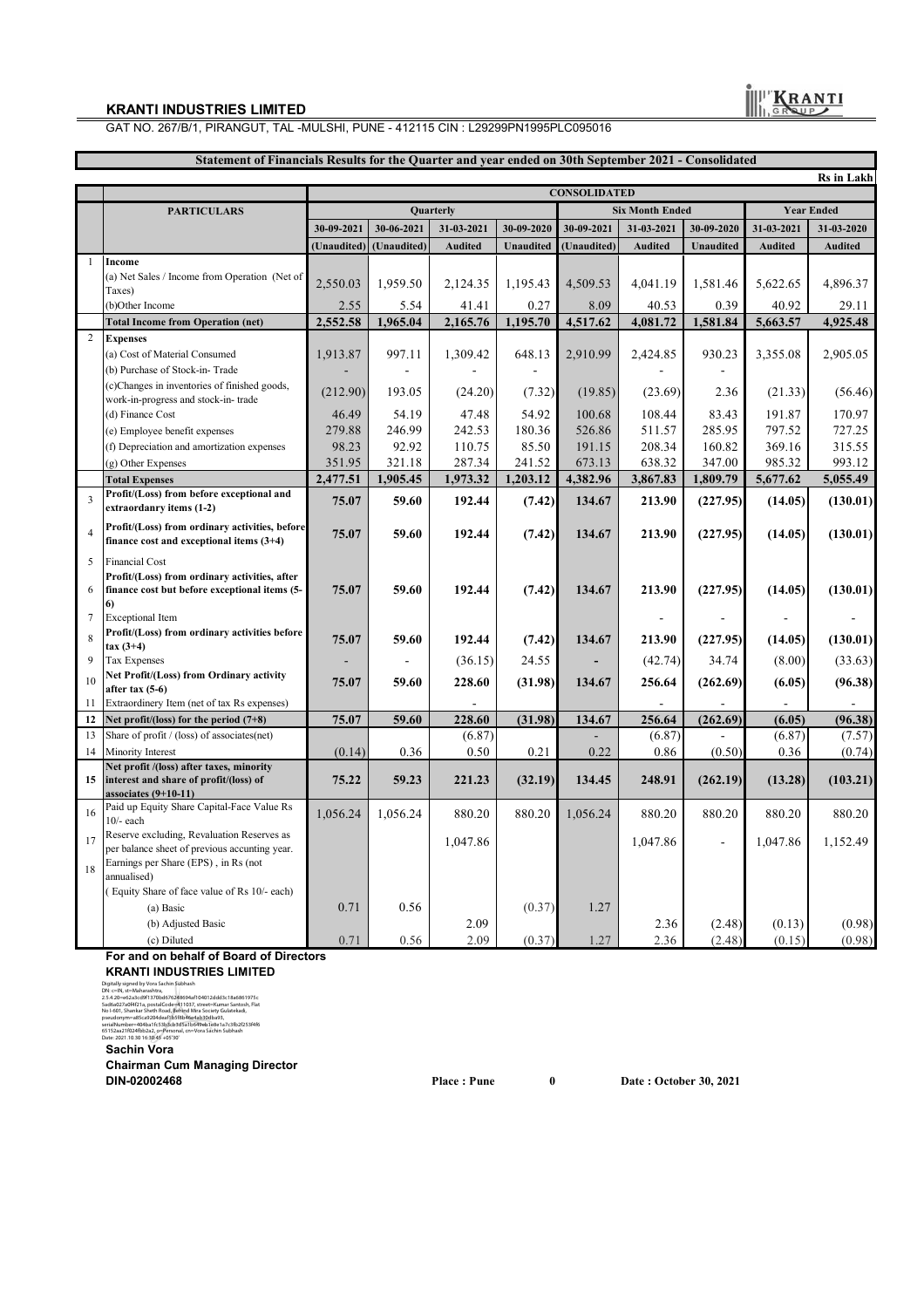GAT NO. 267/B/1, PIRANGUT, TAL -MULSHI, PUNE - 412115 CIN : L29299PN1995PLC095016

KRAN

| <b>Cash Flow Statements</b><br><b>Rs In Lakh</b>       |                   |          |            |          |          |                     |  |  |
|--------------------------------------------------------|-------------------|----------|------------|----------|----------|---------------------|--|--|
|                                                        | <b>STANDALONE</b> |          |            |          |          | <b>CONSOLIDATED</b> |  |  |
| <b>PARTICULARS</b>                                     | $Sep-21$          | 2020-21  | 2019-20    | $Sep-21$ | 2020-21  | 2019-20             |  |  |
| 1. Cash Flow From Operating Activities:                |                   |          |            |          |          |                     |  |  |
| Net Profit before tax and extraordinary item           | 127.40            | (26.85)  | (97.91)    | 134.67   | (14.05)  | (130.01)            |  |  |
| Adjustments for:                                       |                   |          |            |          |          |                     |  |  |
| Depreciation and amortization expense                  | 178.25            | 338.73   | 281.51     | 191.15   | 369.16   | 315.55              |  |  |
| Interest & Other Charges                               | 94.65             | 177.81   | 154.39     | 100.68   | 191.87   | 170.97              |  |  |
| (Profit)/Loss on sale of Fixed Assets                  |                   | (32.60)  | (20.12)    |          | (32.60)  | (24.13)             |  |  |
| (Profit)/Loss on sale of Shares                        |                   |          |            |          |          |                     |  |  |
| Dividend Received                                      |                   |          |            |          |          | (0.01)              |  |  |
| Interest Received/ Other Non Operative Receipts        | (8.05)            | (3.52)   | 0.82       | (8.05)   | (3.52)   | (4.29)              |  |  |
| Share of Profit and Loss in Assocaites Enterprises     |                   |          |            |          | (6.87)   | (7.57)              |  |  |
| <b>Operating Profit before Working Capital Changes</b> | 392.25            | 453.58   | 318.69     | 418.45   | 504.00   | 320.51              |  |  |
| Adjustments for:                                       |                   |          |            |          |          |                     |  |  |
| <b>Current Investments</b>                             | (20.13)           |          |            | (20.13)  |          |                     |  |  |
| Inventories                                            | (166.52)          | (90.00)  | (166.26)   | (164.33) | (79.72)  | (166.31)            |  |  |
| <b>Trade Receivables</b>                               | (77.97)           | (514.47) | 382.80     | (37.22)  | (559.95) | 394.46              |  |  |
| Short Term Loans & Advances                            | (16.89)           | (20.29)  | 74.33      | (16.14)  | (21.03)  | 75.22               |  |  |
| Other Current Assets                                   | (12.80)           | (0.40)   | (7.84)     | (13.11)  | (0.48)   | (8.02)              |  |  |
| <b>Trade Payables</b>                                  | 237.86            | 397.59   | 271.30     | 239.19   | 398.12   | 275.95              |  |  |
| Other Current Liabilities                              | 5.06              | 77.72    | (107.12)   | 9.03     | 80.39    | (100.73)            |  |  |
| Short term Provision                                   | 1.20              | 111.94   | (82.65)    | (5.07)   | 121.30   | (79.80)             |  |  |
| <b>Cash Generated from Operation</b>                   | 342.06            | (37.92)  | 683.25     | 410.67   | 442.62   | 711.28              |  |  |
| <b>Taxes Paid</b>                                      |                   |          | (0.75)     |          |          | (0.75)              |  |  |
| <b>Net Cash from Operating Activities</b>              | 342.06            | (37.92)  | 682.50     | 410.67   | 442.62   | 710.54              |  |  |
| 2. Cash Flow From Investing Activities:                |                   |          |            |          |          |                     |  |  |
| Fixed Assets Purchased (Net)                           | (282.64)          | (489.95) | (1,315.98) | (300.40) | (504.95) | (1,321.19)          |  |  |
| Additions to Capital Work In Progress                  |                   |          | 53.72      |          |          | 53.72               |  |  |
| Sale/write off of Fixed Assets                         |                   | 76.28    | 66.38      |          | 78.27    | 86.22               |  |  |
| Dividend Received                                      |                   |          |            |          |          | 0.01                |  |  |
| Interest Received/ Other Non Operative Receipts        | 8.05              | 3.52     | (0.82)     | 8.05     | 3.52     | 4.29                |  |  |
| Adjustments for:                                       |                   |          |            |          |          |                     |  |  |
| Long Term Loans & Advances                             | (5.07)            | 49.75    | 24.69      | (0.72)   | 49.75    | 24.69               |  |  |
| Non Current Investments                                | (85.00)           | (98.62)  | (58.99)    | (84.90)  | (91.75)  | (51.41)             |  |  |
| Other Non Current Assets                               | 24.21             | 3.61     | 67.62      | 18.27    | 5.77     | 70.61               |  |  |
| Long term Provision                                    |                   |          |            |          |          |                     |  |  |
| <b>Net Cash from Investing Activities</b>              | (340.45)          | (455.41) | (1,163.37) | (359.70) | (459.39) | (1, 133.06)         |  |  |
| 3. Cash Flow From Financing Activities:                |                   |          |            |          |          |                     |  |  |
| Proceeds from issue of shares                          |                   |          |            |          |          |                     |  |  |
| Proceeds/(Repayment) of Short term borrowings          | 78.68             | 44.04    | (110.89)   | 78.68    | 44.04    | (110.89)            |  |  |
| Proceeds/(Repayment) of Long term borrowings           | 17.46             | 168.29   | 606.69     | (25.77)  | 158.24   | 565.84              |  |  |
| Payment of Interim Dividend and tax on it              |                   |          |            |          |          |                     |  |  |
| <b>Security Premium</b>                                |                   |          | (0.69)     |          |          | (0.69)              |  |  |
| Interest & Other Charges paid                          | (94.65)           | (177.81) | (154.39)   | (100.68) | (191.87) | (170.97)            |  |  |
| <b>Net Cash from Financing Activities</b>              | 1.50              | 34.52    | 340.73     | (47.77)  | 10.41    | 283.29              |  |  |
| Net Increase/ (Decrease) in Cash & Cash Equivalents    | 3.10              | (5.23)   | (140.15)   | 3.21     | 497.64   | (139.24)            |  |  |
| Cash & Cash Equivalents at the beginning of the year   | 0.91              | 6.15     | 146.29     | 1.19     | 7.55     | 146.79              |  |  |
| Cash & Cash Equivalents at the end of the year         | 4.02              | 0.91     | 6.15       | 4.39     | 1.19     | 7.55                |  |  |
| 1. Components of Cash & Cash Equivalents:              |                   |          |            |          |          |                     |  |  |
| Cash on Hand                                           | 0.92              | 0.57     | 1.35       | 1.19     | 0.74     | 2.64                |  |  |
| Balances with Scheduled Banks                          |                   |          |            |          |          |                     |  |  |
| In Current Accounts                                    | 3.10              | 0.34     | 4.80       | 3.20     | 0.44     | 4.90                |  |  |
| In Deposit Accounts                                    |                   |          |            |          |          |                     |  |  |
| <b>Total Cash &amp; Cash Equivalents</b>               | 4.02              | 0.91     | 6.15       | 4.39     | 1.19     | 7.55                |  |  |

2. The Cash Flow Statement has been prepared under the 'Indirect Method' as set out in AS - 3 on Cash Flow Statements.

3. Figures in Brackets represents outflow.

4. The previous year's figures have been regrouped wherever necessary to make them comparable with current year's figures

#### **For and on behalf of Board of Directors**

# **KRANTI INDUSTRIES LIMITED**

Digitally signed by Vora Sachin Subhash DN: c=IN, st=Maharashtra, 2.5.4.20=e62a3cd9f1370bd676248694af104012ddd3c18a6861975c5ad6a027a0f4f21a,<br>postalCode=411037, street=Kumar Santosh, Flat No1-601, Shankar Sheth Road, Behind<br>Mira Society Gulatekadi, pseudonym=a85ca9204deaf1b5f8b46e4ab30dba

#### serialNumber=404ba1fc53b3cb3d5a1b649eb1e8e1a7c3fb2f253f4f665152aa21f024fbb2a2<br>, o=Personal, cn=Vora Sachin Subhash *|*<br>Date: 2021.10.30 16:31:10 +05'30' *|*

#### **Sachin Vora**

**Chairman Cum Managing Director DIN-02002468 Place : Pune Date : October 30, 2021**